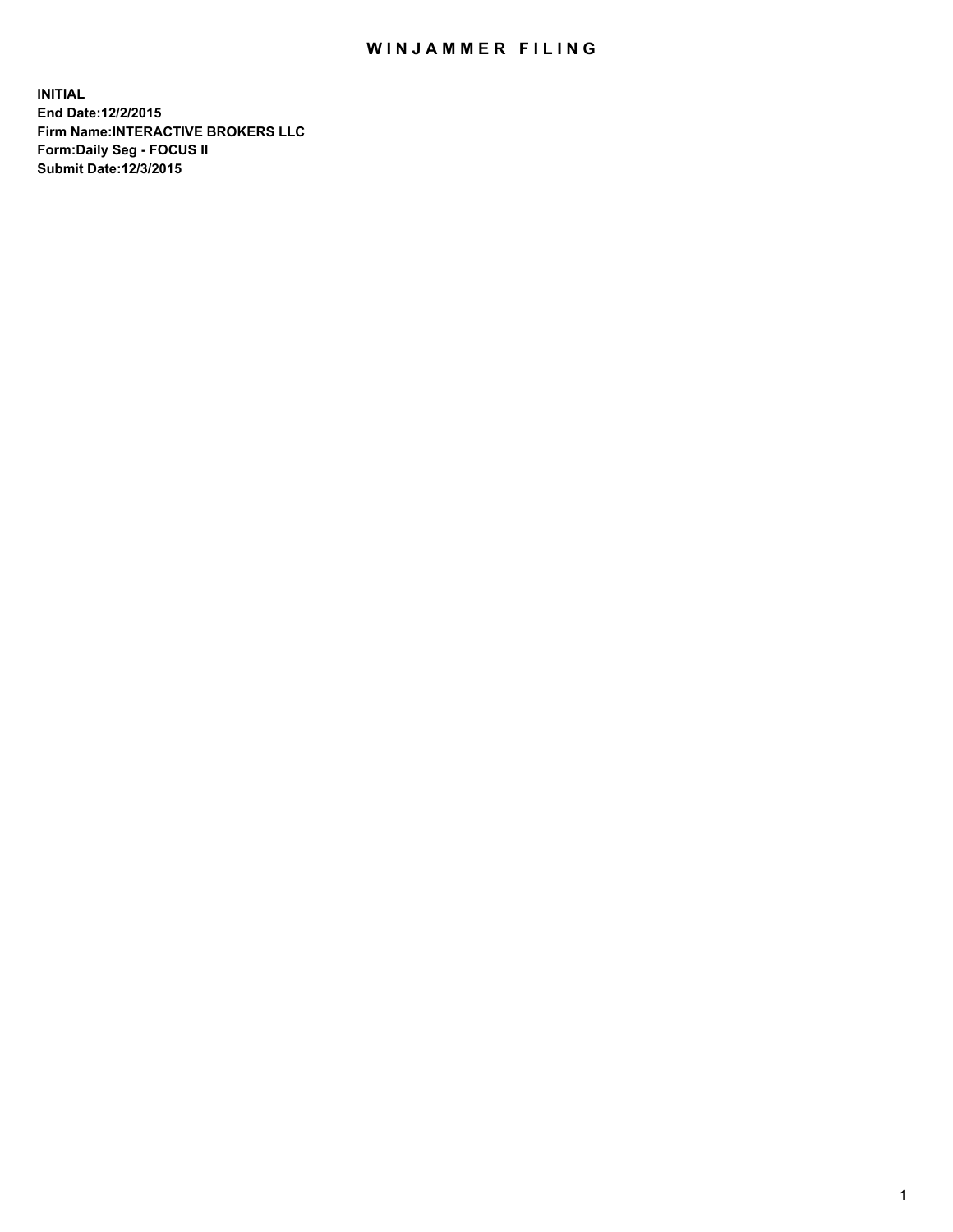## **INITIAL End Date:12/2/2015 Firm Name:INTERACTIVE BROKERS LLC Form:Daily Seg - FOCUS II Submit Date:12/3/2015 Daily Segregation - Cover Page**

| Name of Company<br><b>Contact Name</b><br><b>Contact Phone Number</b><br><b>Contact Email Address</b>                                                                                                                                                                                                                         | <b>INTERACTIVE BROKERS LLC</b><br><b>Alex Parker</b><br>203-618-7738<br>aparker@interactivebrokers.com |
|-------------------------------------------------------------------------------------------------------------------------------------------------------------------------------------------------------------------------------------------------------------------------------------------------------------------------------|--------------------------------------------------------------------------------------------------------|
| FCM's Customer Segregated Funds Residual Interest Target (choose one):<br>a. Minimum dollar amount: ; or<br>b. Minimum percentage of customer segregated funds required:% ; or<br>c. Dollar amount range between: and; or<br>d. Percentage range of customer segregated funds required between:% and%.                        | <u>0</u><br>155,000,000 245,000,000<br>0 <sub>0</sub>                                                  |
| FCM's Customer Secured Amount Funds Residual Interest Target (choose one):<br>a. Minimum dollar amount: ; or<br>b. Minimum percentage of customer secured funds required:%; or<br>c. Dollar amount range between: and; or<br>d. Percentage range of customer secured funds required between: % and %.                         | <u>0</u><br>80,000,000 120,000,000<br><u>00</u>                                                        |
| FCM's Cleared Swaps Customer Collateral Residual Interest Target (choose one):<br>a. Minimum dollar amount: ; or<br>b. Minimum percentage of cleared swaps customer collateral required:%; or<br>c. Dollar amount range between: and; or<br>d. Percentage range of cleared swaps customer collateral required between:% and%. | <u>0</u><br>0 <sub>0</sub><br>0 <sub>0</sub>                                                           |

Attach supporting documents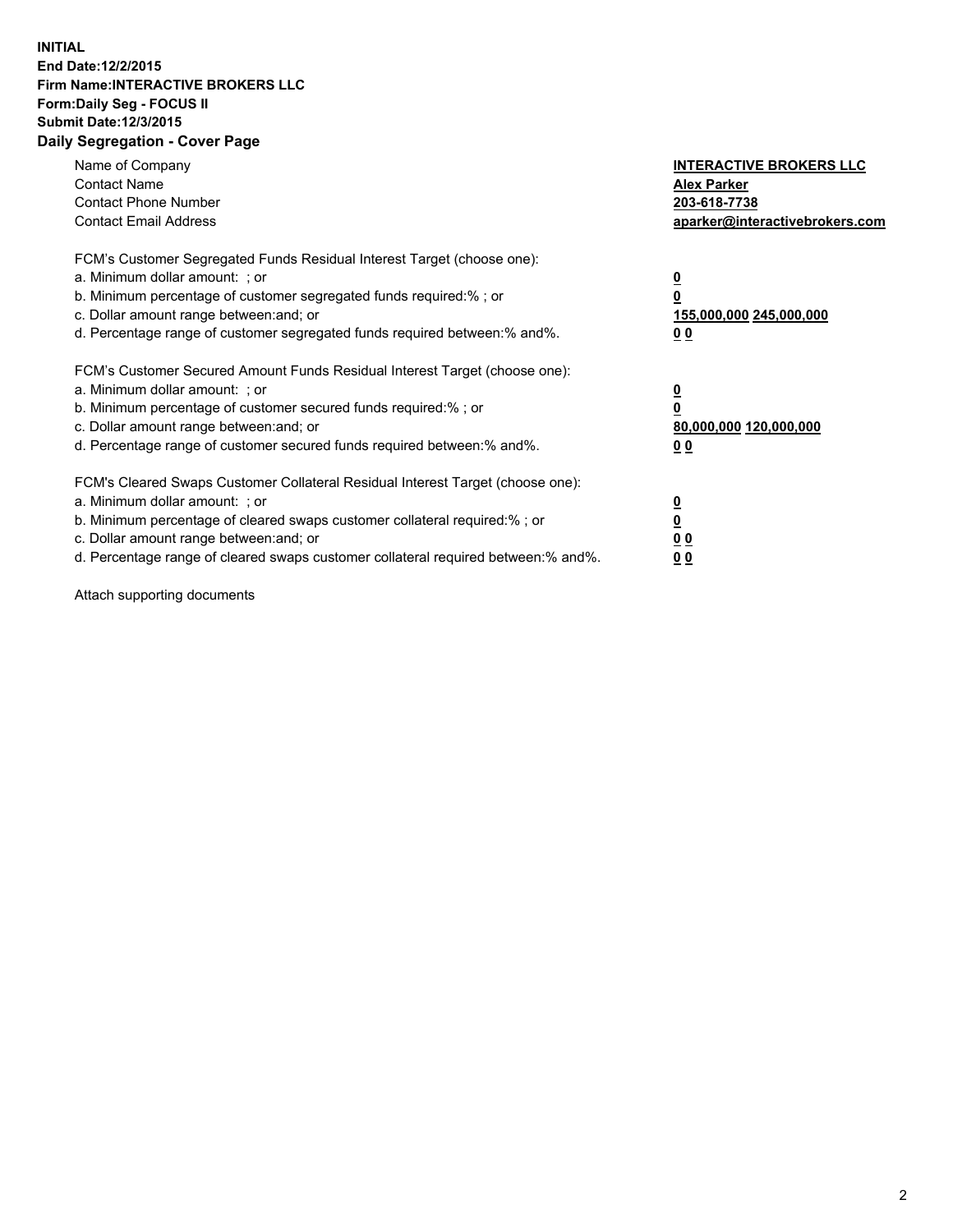## **INITIAL End Date:12/2/2015 Firm Name:INTERACTIVE BROKERS LLC Form:Daily Seg - FOCUS II Submit Date:12/3/2015 Daily Segregation - Secured Amounts**

|     | Dany Ocgregation - Oceanea Annoanta                                                                        |                                  |
|-----|------------------------------------------------------------------------------------------------------------|----------------------------------|
|     | Foreign Futures and Foreign Options Secured Amounts                                                        |                                  |
|     | Amount required to be set aside pursuant to law, rule or regulation of a foreign                           | $0$ [7305]                       |
|     | government or a rule of a self-regulatory organization authorized thereunder                               |                                  |
| 1.  | Net ledger balance - Foreign Futures and Foreign Option Trading - All Customers                            |                                  |
|     | A. Cash                                                                                                    | 332,419,082 [7315]               |
|     | B. Securities (at market)                                                                                  | $0$ [7317]                       |
| 2.  | Net unrealized profit (loss) in open futures contracts traded on a foreign board of trade                  | 6,281,545 [7325]                 |
| 3.  | Exchange traded options                                                                                    |                                  |
|     | a. Market value of open option contracts purchased on a foreign board of trade                             | 15,268 [7335]                    |
|     | b. Market value of open contracts granted (sold) on a foreign board of trade                               | -25,324 [7337]                   |
| 4.  | Net equity (deficit) (add lines 1.2. and 3.)                                                               | 338,690,571 [7345]               |
| 5.  | Account liquidating to a deficit and account with a debit balances - gross amount                          | 63,761 [7351]                    |
|     | Less: amount offset by customer owned securities                                                           | 0 [7352] 63,761 [7354]           |
| 6.  | Amount required to be set aside as the secured amount - Net Liquidating Equity                             | 338,754,332 [7355]               |
|     | Method (add lines 4 and 5)                                                                                 |                                  |
| 7.  | Greater of amount required to be set aside pursuant to foreign jurisdiction (above) or line                | 338,754,332 [7360]               |
|     | 6.                                                                                                         |                                  |
|     | FUNDS DEPOSITED IN SEPARATE REGULATION 30.7 ACCOUNTS                                                       |                                  |
| 1.  | Cash in banks                                                                                              |                                  |
|     | A. Banks located in the United States                                                                      | 149 <sub>[7500]</sub>            |
|     | B. Other banks qualified under Regulation 30.7                                                             | 0 [7520] 149 [7530]              |
| 2.  | Securities                                                                                                 |                                  |
|     | A. In safekeeping with banks located in the United States                                                  | 378,048,753 [7540]               |
|     | B. In safekeeping with other banks qualified under Regulation 30.7                                         | 0 [7560] 378,048,753 [7570]      |
| 3.  | Equities with registered futures commission merchants                                                      |                                  |
|     | A. Cash                                                                                                    | $0$ [7580]                       |
|     | <b>B.</b> Securities                                                                                       | $0$ [7590]                       |
|     | C. Unrealized gain (loss) on open futures contracts                                                        | $0$ [7600]                       |
|     | D. Value of long option contracts                                                                          | $0$ [7610]                       |
|     | E. Value of short option contracts                                                                         | 0 [7615] 0 [7620]                |
| 4.  | Amounts held by clearing organizations of foreign boards of trade                                          |                                  |
|     | A. Cash                                                                                                    | $0$ [7640]                       |
|     | <b>B.</b> Securities                                                                                       | $0$ [7650]                       |
|     | C. Amount due to (from) clearing organization - daily variation                                            | $0$ [7660]                       |
|     | D. Value of long option contracts                                                                          | $0$ [7670]                       |
|     | E. Value of short option contracts                                                                         | 0 [7675] 0 [7680]                |
| 5.  | Amounts held by members of foreign boards of trade                                                         |                                  |
|     | A. Cash                                                                                                    | 73,247,050 [7700]                |
|     | <b>B.</b> Securities                                                                                       | $0$ [7710]                       |
|     | C. Unrealized gain (loss) on open futures contracts                                                        | $-3,130,678$ [7720]              |
|     | D. Value of long option contracts                                                                          | 15,276 [7730]                    |
|     | E. Value of short option contracts                                                                         | -25,324 [7735] 70,106,324 [7740] |
| 6.  | Amounts with other depositories designated by a foreign board of trade                                     | $0$ [7760]                       |
| 7.  | Segregated funds on hand                                                                                   | $0$ [7765]                       |
| 8.  | Total funds in separate section 30.7 accounts                                                              | 448, 155, 226 [7770]             |
| 9.  | Excess (deficiency) Set Aside for Secured Amount (subtract line 7 Secured Statement<br>Page 1 from Line 8) | 109,400,894 [7380]               |
| 10. | Management Target Amount for Excess funds in separate section 30.7 accounts                                | 80,000,000 [7780]                |
| 11. | Excess (deficiency) funds in separate 30.7 accounts over (under) Management Target                         | 29,400,894 [7785]                |
|     |                                                                                                            |                                  |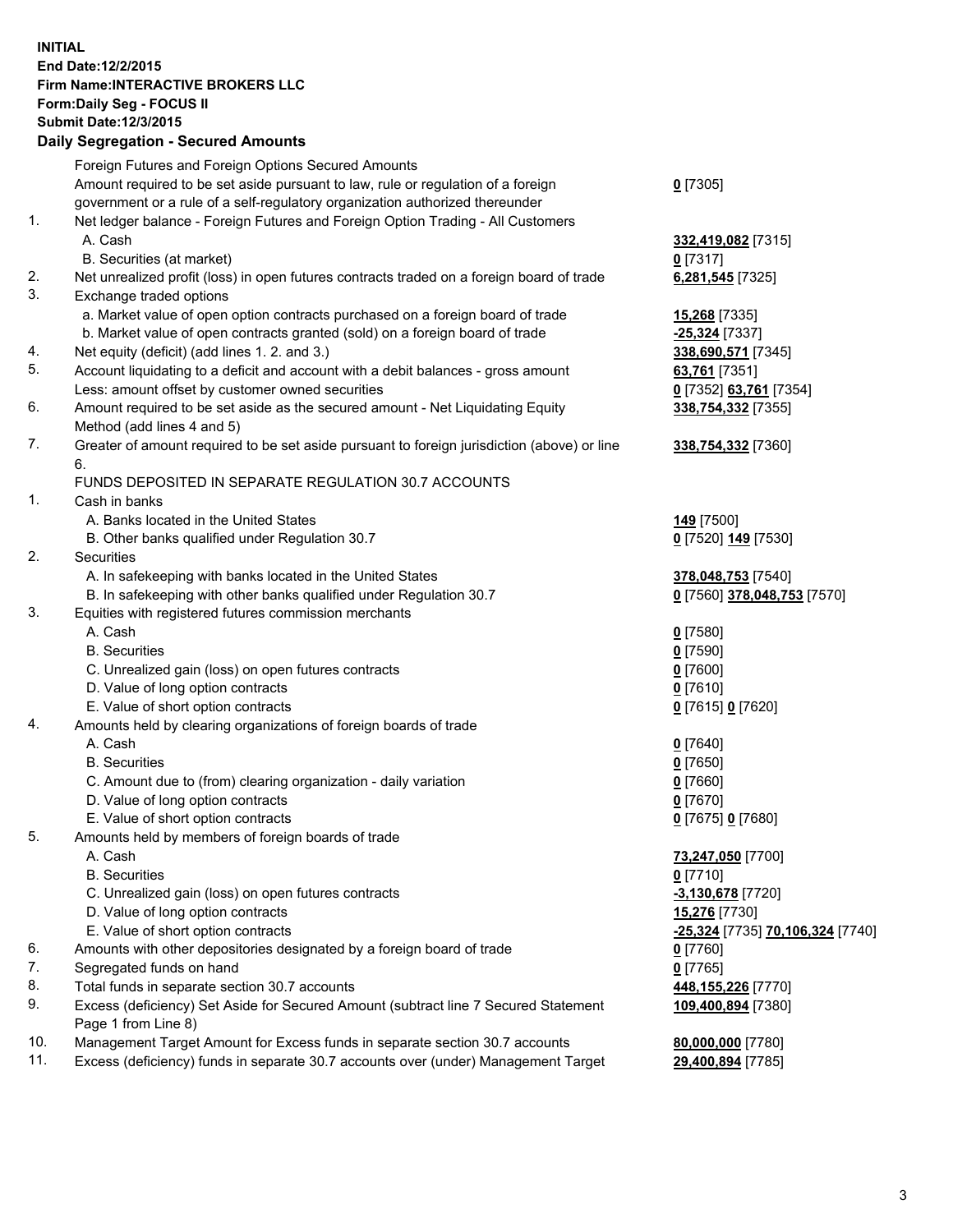**INITIAL End Date:12/2/2015 Firm Name:INTERACTIVE BROKERS LLC Form:Daily Seg - FOCUS II Submit Date:12/3/2015 Daily Segregation - Segregation Statement** SEGREGATION REQUIREMENTS(Section 4d(2) of the CEAct) 1. Net ledger balance A. Cash **2,672,800,624** [7010] B. Securities (at market) **0** [7020] 2. Net unrealized profit (loss) in open futures contracts traded on a contract market **-26,059,348** [7030] 3. Exchange traded options A. Add market value of open option contracts purchased on a contract market **79,909,038** [7032] B. Deduct market value of open option contracts granted (sold) on a contract market **-142,521,819** [7033] 4. Net equity (deficit) (add lines 1, 2 and 3) **2,584,128,495** [7040] 5. Accounts liquidating to a deficit and accounts with debit balances - gross amount **77,682** [7045] Less: amount offset by customer securities **0** [7047] **77,682** [7050] 6. Amount required to be segregated (add lines 4 and 5) **2,584,206,177** [7060] FUNDS IN SEGREGATED ACCOUNTS 7. Deposited in segregated funds bank accounts A. Cash **304,860,462** [7070] B. Securities representing investments of customers' funds (at market) **1,406,461,707** [7080] C. Securities held for particular customers or option customers in lieu of cash (at market) **0** [7090] 8. Margins on deposit with derivatives clearing organizations of contract markets A. Cash **22,417,385** [7100] B. Securities representing investments of customers' funds (at market) **1,112,797,340** [7110] C. Securities held for particular customers or option customers in lieu of cash (at market) **0** [7120] 9. Net settlement from (to) derivatives clearing organizations of contract markets **14,157,603** [7130] 10. Exchange traded options A. Value of open long option contracts **79,865,991** [7132] B. Value of open short option contracts **-142,478,797** [7133] 11. Net equities with other FCMs A. Net liquidating equity **0** [7140] B. Securities representing investments of customers' funds (at market) **0** [7160] C. Securities held for particular customers or option customers in lieu of cash (at market) **0** [7170] 12. Segregated funds on hand **0** [7150] 13. Total amount in segregation (add lines 7 through 12) **2,798,081,691** [7180] 14. Excess (deficiency) funds in segregation (subtract line 6 from line 13) **213,875,514** [7190] 15. Management Target Amount for Excess funds in segregation **155,000,000** [7194] **58,875,514** [7198]

16. Excess (deficiency) funds in segregation over (under) Management Target Amount Excess